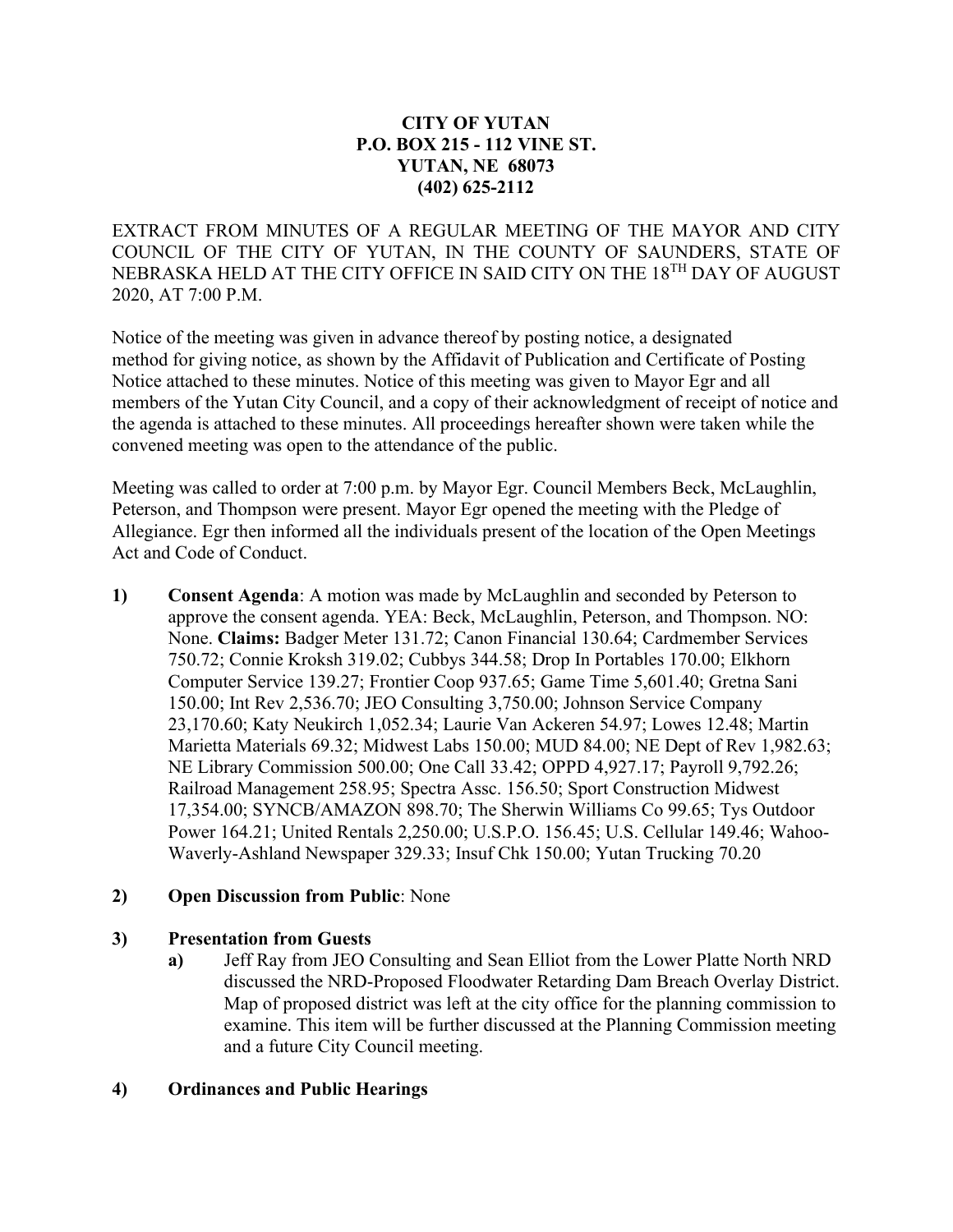**a)** Mayor Egr opened the public hearing at 7:17p.m. Trey Ertmer from SENDD explained the CDBG grant application process for community and economic development planning activities by partaking in a downtown revitalization plan. Possible opportunities would be economic development and street, infrastructure, and building improvements. Improvements would be based on the current market, community input, and city council suggestions. The city would be required to pay \$5000.00 in matching funds for a \$28,000.00 grant. Mayor Egr closed the public hearing at 7:26pm.

#### . **5) Resolutions**

- **a)** A motion to approve Resolution 2020-10, the adoption of the Citizen Participation Plan for CDBG Assistance, and the adoption of the Residential Anti-Displacement Relocation Assistance Plan for CDBG Assistance was made by: Peterson and seconded by Thompson. Upon roll call, vote was as follows: YEA: Thompson, Beck, McLaughlin, Peterson NO: None
- **b)** A motion to approve Resolution 2020-11and to set the minimum bid price at \$53,500.00 was made by Thompson and seconded by Peterson. Upon roll call, vote was as follows: YEA: Thompson, Peterson, Beck NO: McLaughlin

# **6) Other Action Items**

- **a)** This item was approved as part of a motion in Item 5A.
- **b)** This item was approved as part of a motion in Item 5A.
- **c)** A motion to deny payment of \$879.00 to Roger Stiefel for driveway repair from a previous water main break was made by: Thompson and second by McLaughlin. This item was approved as part of a motion in Item 5A. YEA: Thompson, McLaughlin, Peterson NO: Beck
- **d)** A motion to approve bid of \$9,625.00to SC Contracting for construction of sidewalks at Timbercrest Park and to issue payment upon completion was made by McLaughlin and seconded by Peterson. Upon roll call, vote was as follows: YEA: Thompson, Beck, McLaughlin, Peterson NO: None
- **e)** A motion to appoint Cole Bockelmann as interim City Clerk-Treasurer for the duration of Katy Neukirch's leave was made by Thompson and seconded by McLaughlin. Upon roll call, vote was as follows: YEA: Thompson, Beck, McLaughlin, Peterson NO: None

# **7) Discussion Items**

- **a)** Well 3 failed nitrate test. Discussed whether to cap it for \$5000.00 or wait for another year or so to possibly raise it up or go deeper. Work was done on the well approximately 4-6 years ago by Ryan Urban with Sargent. McLaughlin requested more information from Maintenance Supervisor Wilke before any decisions are made.
- **b)** The City Council agreed for the Yutan City Office to be closed to the public until the county COVID-19 numbers decrease.
- **c)** Discussion on the budget for fiscal year 2020-2021 was held; the Council discussed adding more cameras around the parks, city administrator pay, staff salaries and repairing fire hydrants.. Final budget will be completed in September